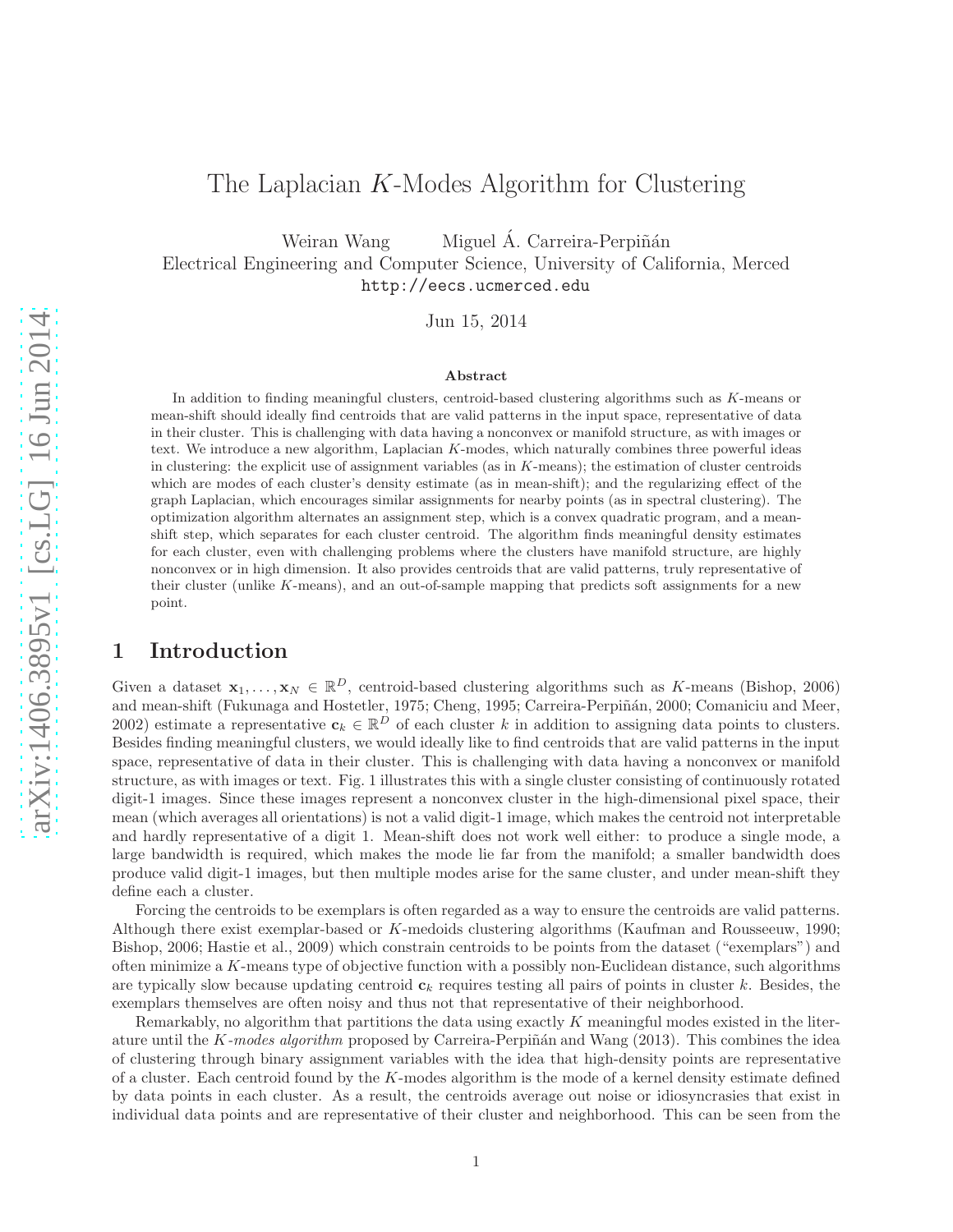

Figure 1: A cluster of 7 rotated-1 USPS digit images and the centroids found by K-means, K-modes (both with  $K = 1$ ) and mean-shift (with  $\sigma$  so there is one mode). Example taken from Carreira-Perpiñán and Wang (2013).

K-modes centroid for the rotated digit-1 problem in Fig. 1. K-modes was also shown to have nice properties such as being more robust to mis-specification of the bandwidth and to outliers. Its optimization procedure is also very efficient.

One important disadvantage of  $K$ -modes is that it uses the same assignment rule as  $K$ -means (each point is assigned to its closest centroid in Euclidean distance), so it can only find convex clusters (a Voronoi tessellation). Therefore, like K-means, it cannot handle clusters with nonconvex shapes or manifold structure, unlike mean-shift or spectral clustering (Shi and Malik, 2000). The main contribution of this paper is to solve this issue, while keeping the nice properties that K-modes does have. The key idea is to modify the K-modes objective function such that the assignment rule becomes much more flexible. We then give an alternating optimization procedure to find the assignments and the modes. The resulting *Laplacian* K*-modes* algorithm is able to produce for each cluster a nonparametric density and a mode as valid representative (like K-modes), to separate nonconvex shaped clusters (like mean-shift and spectral clustering), and to give soft assignment of data points to each cluster. Yet, all of these merits are achieved at a reasonable computational cost, and the algorithm works well with high-dimensional data.

# 2 Related work

### 2.1 Centroids-based algorithms

Given the number of clusters  $K$ ,  $K$ -means (Bishop, 2006) minimizes the objective

$$
\min_{\mathbf{Z}, \mathbf{C}} \quad \sum_{k=1}^{K} \sum_{n=1}^{N} z_{nk} \left\| \mathbf{x}_n - \mathbf{c}_k \right\|^2
$$
\n
$$
\text{s.t.} \quad z_{nk} \in \{0, 1\}, \ \sum_{k=1}^{K} z_{nk} = 1, \ n = 1, \dots, N
$$
\n
$$
(1)
$$

where  $\mathbf{Z} = (z_{nk})$  are binary assignment variables (of point n to cluster k) and  $\mathbf{C} = (\mathbf{c}_1, \dots, \mathbf{c}_K)$  are centroids living in  $\mathbb{R}^D$ . At an optimum, centroid  $c_k$  is the mean of the points in its cluster.

Given a bandwidth  $\sigma > 0$ , Gaussian mean-shift (Fukunaga and Hostetler, 1975; Cheng, 1995; Carreira-Perpiñán, 2000; Comaniciu and Meer, 2002) defines a kernel density estimate (kde)

$$
p(\mathbf{x}) = \frac{1}{N} \sum_{n=1}^{N} G\big(\|(\mathbf{x} - \mathbf{x}_n)/\sigma\|^2\big)
$$
\n(2)

with kernel  $G(t) \propto e^{-t/2}$ , and applies the iteration (started from each data point):

$$
p(n|\mathbf{x}) = \frac{\exp\left(-\frac{1}{2} \left\|(\mathbf{x} - \mathbf{x}_n)/\sigma\right\|^2\right)}{\sum_{n'=1}^N \exp\left(-\frac{1}{2} \left\|(\mathbf{x} - \mathbf{x}_{n'})/\sigma\right\|^2\right)}, \quad \mathbf{x} \leftarrow \mathbf{f}(\mathbf{x}) = \sum_{n=1}^N p(n|\mathbf{x})\mathbf{x}_n
$$
\n(3)

which converges to a mode (local maximum) of p from nearly any initial  $\bf{x}$  (Carreira-Perpiñán, 2007). Each mode is the centroid for one cluster, which contains all data points that converge to its mode. The user parameter is the bandwidth  $\sigma$ , which determines the resulting number of clusters implicitly.

Both algorithms have well-known pros and cons. K-means tends to define round clusters; mean-shift can obtain clusters of arbitrary shapes and has been very popular in low-dimensional clustering applications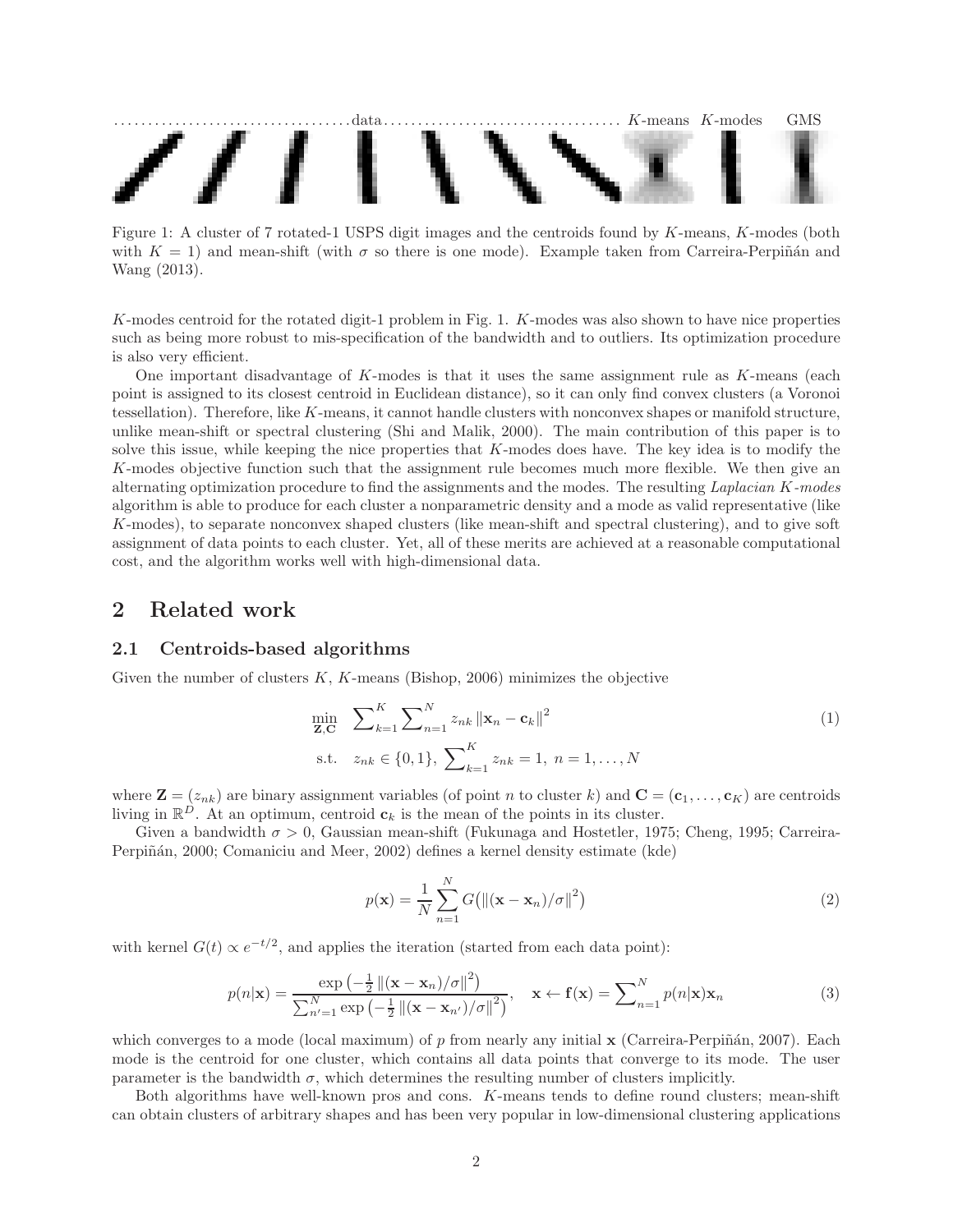such as image segmentation (Comaniciu and Meer, 2002), but does not work well in high dimension due to the scarcity of data and difficulty in obtaining a good kde. Both algorithms suffer from outliers, which can move centroids outside their cluster in K-means or create singleton modes in mean-shift. Computationally, K-means is much faster than mean-shift, at  $\mathcal{O}(KND)$  and  $\mathcal{O}(N^2D)$  per iteration, respectively, particularly with large datasets (in fact, accelerating mean-shift has been a topic of active research, e.g. Carreira-Perpiñán  $(2006)$ ; Yuan et al.  $(2010)$ ). Mean-shift does not require a value of K, which is sometimes convenient, but it is often desirable to force an algorithm to produce exactly  $K$  clusters (e.g. in figure-ground separation  $(K = 2)$  or in medical image analysis, where one may know or estimate the number of organs sought), which is not straightforward for mean-shift to achieve.

#### 2.1.1 The K-modes algorithm

We now briefly summarize the original  $K$ -modes algorithm (Carreira-Perpiñán and Wang, 2013). Its objective function

$$
\max_{\mathbf{Z}, \mathbf{C}} \quad \sum_{n=1}^{N} \sum_{k=1}^{K} z_{nk} G\left(\left\|\frac{\mathbf{x}_n - \mathbf{c}_k}{\sigma}\right\|^2\right)
$$
\n
$$
\text{s.t.} \quad z_{nk} \in \{0, 1\}, \ \sum_{k=1}^{K} z_{nk} = 1, \ n = 1, \dots, N
$$
\n
$$
(4)
$$

can be seen as the sum of a kde defined by each cluster separately. It is convenient to solve this problem with alternating optimization over  $Z$  and  $C$ . For fixed  $C$ , the optimization over  $Z$  decouples over each point, and  $\mathbf{x}_n$  is assigned to cluster  $l = \arg \max_k G(||(\mathbf{x}_n - \mathbf{c}_k)/\sigma||^2) = \arg \min_k ||\mathbf{x}_n - \mathbf{c}_k||$  due to the discrete constraints of the problem. For fixed  $Z$ , the optimization over  $C$  decouples over each cluster and we have a separate unconstrained maximization for each centroid, of the form  $L(\mathbf{c}_k) = \sum_{n=1}^{N} z_{nk} G(||(\mathbf{x}_n - \mathbf{c}_k)/\sigma||^2)$ , which is proportional to the cluster's kde (this is why each centroid is truly a mode), and can be done with mean-shift updates as in eq. (3). The cost per outer iteration of this procedure is  $\mathcal{O}(KND)$ , which mainly comes from computing distances between data points and centroids. Since each step is strictly feasible and decreases the objective or leaves it unchanged, this converges to a local optimum in a finite number of outer-loop steps if the C-step is exact.

#### 2.2 Laplacian smoothing and learning soft assignments

Obtaining hard assignments by optimizing over a discrete cluster indicator matrix is usually difficult, because interesting objective functions are typically NP-hard. Spectral clustering algorithms (Shi and Malik, 2000; Yu and Shi, 2003) avoid this difficulty by first approximating the solution using eigenvectors of the normalized graph Laplacian. However, since the eigenvectors do not readily provide valid assignments, these algorithms need to run another clustering algorithm (usually  $K$ -means) on the eigenvectors to obtain actual partitions of the data—a post-processing step that is somewhat artificial and can introduce multiple local optima. In Laplacian K-modes, we relax **Z** to be a stochastic matrix, so our **Z**-step results from a convex QP and provides soft assignments of points to clusters, which may also be used as posterior probabilities.

Laplacian smoothing has also been used in combination with nonnegative matrix factorization (NMF) for clustering (Cai et al., 2011). NMF learns a decomposition of the input data matrix where both basis and coefficients are nonnegative, and tends to produce a parts-based representation of the data (Lee and Seung, 1999), though this is not always so. Cai et al. (2011) add a Laplacian smoothing term regarding the coefficient matrix to the NMF objective function, so that data points that are close in input space are encouraged to have similar representations using the basis set. K-means is then applied to the learned coefficients matrix to obtain a final partition of the data. Like spectral clustering, this algorithm does not directly optimize over the assignments, but obtains them in a post-processing step.

There has been recent work in clustering that directly optimizes over a stochastic assignment matrix. Arora et al. (2011) optimize over a stochastic matrix P such that  $PP<sup>T</sup>$  best approximates a rescaled similarity matrix. However, the optimization problem has multiple solutions which are related by rotations. Therefore, they propose to exploit the geometry of the problem using a rotation-based algorithm, which is straightforward for up to  $K = 4$  clusters but requires an optimization procedure to computing the projection onto the probability simplex for  $K > 4$  clusters. The idea of AnchorGraphs (Liu et al., 2010) is used by Yang and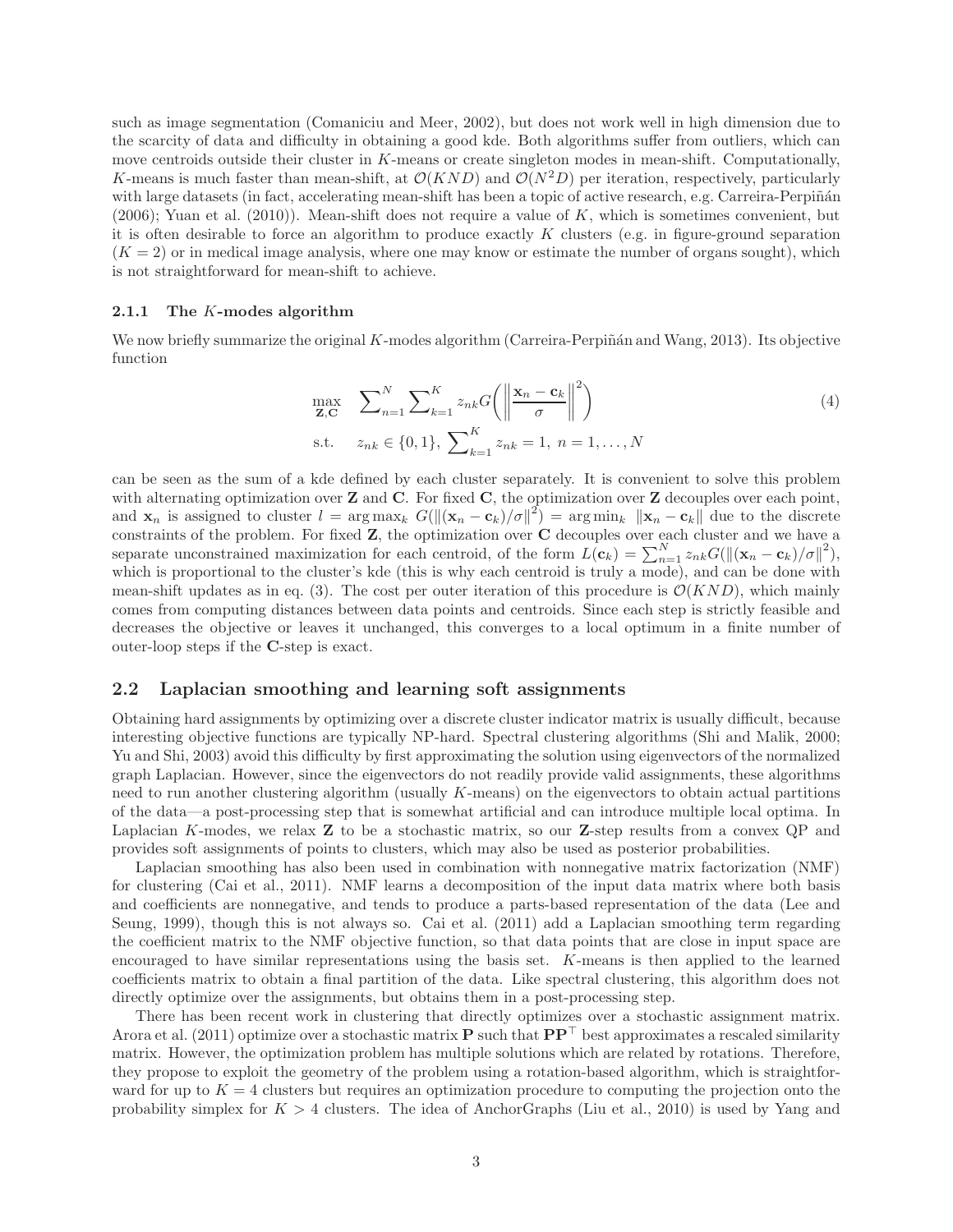Oja (2012) to approximate the affinities between data points through a two-step Data-Cluster-Data (DCD) random walk. They then minimize the generalized KL divergence between a given sparse affinity matrix and the affinities obtained from DCD. In this formulation, the matrix containing probabilities of points moving to the (augmented) cluster nodes is stochastic. These approaches are related to Laplacian K-modes in that they optimize some objective over the assignment probabilities. But our Laplacian K-modes algorithm also obtains prototypical centroids, does not have the issue of rotational equivalence of Arora et al. (2011), and makes use of the efficient projection onto the probability simplex to deal with any number of clusters.

# 3 Algorithm

## 3.1 The Laplacian K-modes algorithm

We change the assignment rule of K-modes to handle more complex shaped clusters based on two ideas: (1) the observation that *nearby data points should have similar assignments*; and (2) the use of *soft assignments*, which allows more flexibility in the clusters and simplifies the optimization. We first build a graph (e.g. k-nearest-neighbor graph) on the dataset, and let  $w_{mn}$  be an affinity (e.g. binary, heat kernel) between  $\mathbf{x}_m$  and  $\mathbf{x}_n$ . We then add to the K-modes objective function a Laplacian smoothing term  $\frac{\lambda}{2} \sum_{m=1}^{N} \sum_{n=1}^{N} w_{mn} ||\mathbf{z}_m - \mathbf{z}_n||^2$  to be minimized, where  $\mathbf{z}_n = [z_{n1}, \dots, z_{nK}]^\top$  is the as  $\mathbf{x}_n, n = 1, \ldots, N$ , to each of the K clusters, and  $\lambda \geq 0$  is a trade-off parameter. The assignments are now continuous variables, but constrained to be positive and sum to 1. Thus,  $z_{nk}$  can be considered as the probability of assigning  $x_n$  to cluster k (soft assignment). Thus, the *Laplacian* K-modes objective function is:

$$
\min_{\mathbf{Z}, \mathbf{C}} \quad \frac{\lambda}{2} \sum_{m=1}^{N} \sum_{n=1}^{N} w_{mn} \left\| \mathbf{z}_{m} - \mathbf{z}_{n} \right\|^{2} - \sum_{n=1}^{N} \sum_{k=1}^{K} z_{nk} G \left( \left\| \frac{\mathbf{x}_{n} - \mathbf{c}_{k}}{\sigma} \right\|^{2} \right)
$$
\n
$$
\text{s.t.} \quad \sum_{k=1}^{K} z_{nk} = 1, \ n = 1, \dots, N,
$$
\n
$$
z_{nk} \geq 0, \ n = 1, \dots, N, \ k = 1, \dots, K.
$$
\n
$$
(5)
$$

We can rewrite this objective in matrix form:

$$
\min_{\mathbf{Z}, \mathbf{C}} \lambda \operatorname{tr} (\mathbf{Z}^{\top} \mathbf{L} \mathbf{Z}) - \operatorname{tr} (\mathbf{B}^{\top} \mathbf{Z})
$$
\n
$$
\text{s.t.} \quad \mathbf{Z} \mathbf{1}_K = \mathbf{1}_N, \quad \mathbf{Z} \ge \mathbf{0}
$$
\n
$$
(6)
$$

where  $L = D - W$  is the graph Laplacian for the affinity matrix  $W = (w_{nm})$  and degree matrix D =  $\text{diag}\left(\sum_{n=1}^N w_{mn}\right)$ ,  $\mathbf{B} = (b_{nk})$  is an  $N \times K$  matrix containing data-centroid affinities  $b_{nk} = G(||(\mathbf{x}_n - \mathbf{c}_k)/\sigma||^2)$ ,  $n = 1, \ldots, N, k = 1, \ldots, K, 1<sub>K</sub>$  is a K dimensional vector of 1s and  $\geq$  means elementwise comparison. Other variations of the graph Laplacian can also be used (e.g. the normalized Laplacian), see von Luxburg (2007). The constraint on Z shows it is a stochastic matrix. We can obtain a hard clustering if desired by assigning each point to the cluster with highest assignment value.

#### 3.1.1 Special cases of the hyperparameters  $(\lambda, \sigma)$

In Laplacian K-modes, in addition to K there are two user parameters:  $\lambda$  controls the smoothness of the assignment, and  $\sigma$  controls the smoothness of the kde defined on each cluster. Consider first the case of  $\lambda = 0$ , where Laplacian K-modes becomes the original K-modes algorithm. Carreira-Perpiñán and Wang (2013) already noted that the K-modes algorithm has two interesting limit cases: it becomes K-means when  $\sigma \to \infty$ , and a form of K-medoids when  $\sigma \to 0$ , since the centroids are driven towards data points. In both cases the assignments are hard (1-out-of-K coding). The case when  $\lambda \to \infty$  makes the first term in eq. (5) dominant and forces all connected points to have identical assignments, which is not interesting for the purpose of clustering. Therefore, the most interesting behavior of the algorithm is for intermediate  $\lambda$ . Finally, another interesting special case of Laplacian K-modes corresponds to  $\lambda > 0$  and  $\sigma \to \infty$ , which we call *Laplacian* K*-means*, and which seems to be a new algorithm as well.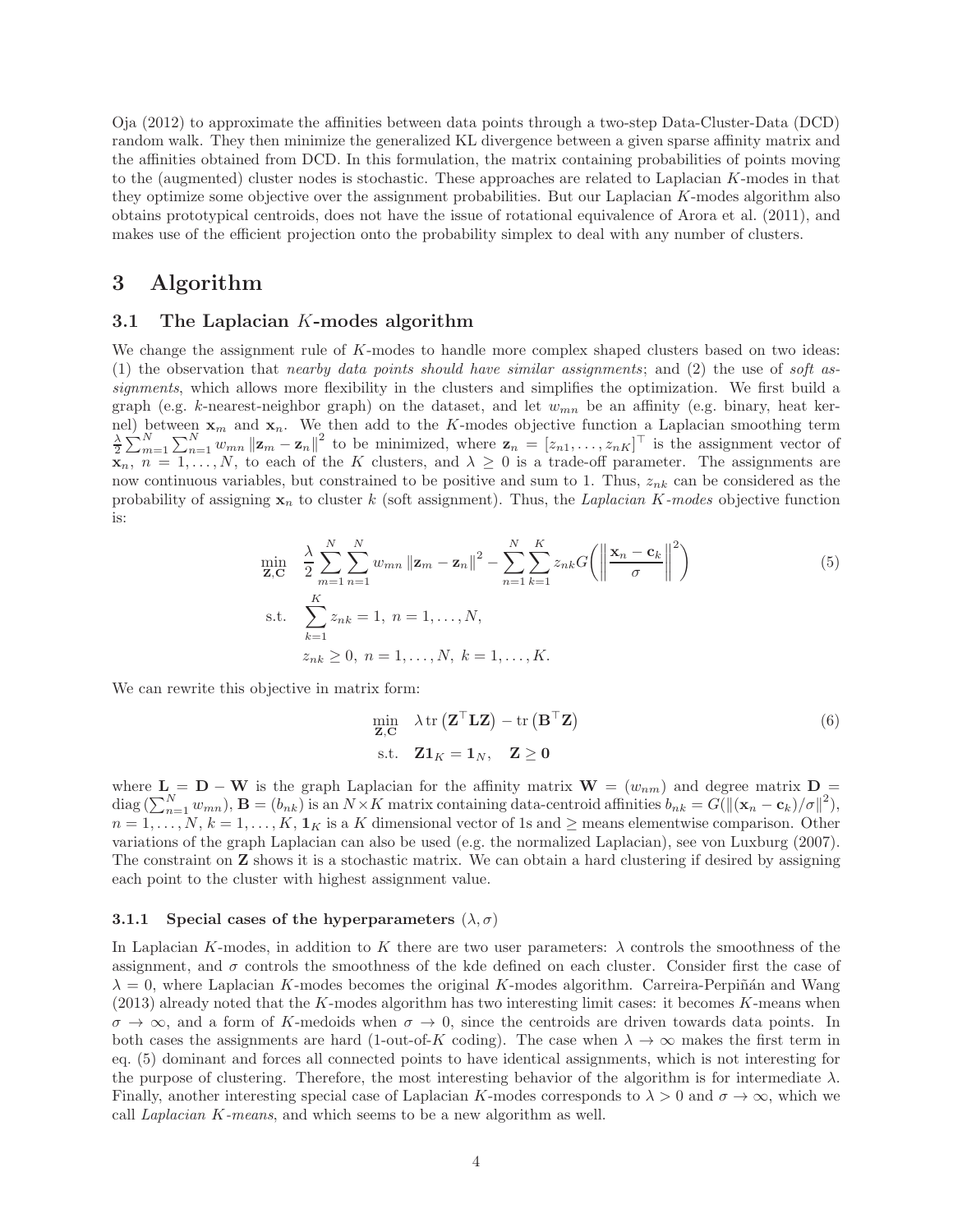Algorithm 1 Accelerated gradient projection for the Z step.

**Input:** Initial  $\mathbf{Z}_0 \in \mathbb{R}^{N \times K}$ ,  $s = \frac{1}{2\lambda M}$ ,  $M =$  largest eigenvalue of graph Laplacian **L**. 1: Set  $Y_1 = Z_0$ ,  $t_1 = 1$ ,  $\tau = 1$ . 2: repeat 3: Compute gradient at  $\mathbf{Y}_{\tau}$ :  $\mathbf{G}_{\tau} = 2\lambda \mathbf{L} \mathbf{Y}_{\tau} - \mathbf{B}$ <br>4:  $\mathbf{Z}_{\tau} = \text{simplex projection of each row of } \mathbf{Y}_{\tau}$ 4:  $\mathbf{Z}_{\tau} = \text{simplex projection of each row of } \mathbf{Y}_{\tau} - s\mathbf{G}_{\tau}$ <br>5:  $t_{\tau+1} = (1 + \sqrt{1 + 4t_{\tau}^2})/2$ 5:  $t_{\tau+1} = (1 + \sqrt{1 + 4t_{\tau}^2})/2$ 6:  $\mathbf{Y}_{\tau+1} = \mathbf{Z}_{\tau} + (\frac{t_{\tau}-1}{t_{\tau+1}})(\mathbf{Z}_{\tau} - \mathbf{Z}_{\tau-1})$ 7:  $\tau = \tau + 1$ 8: until convergence **Output:**  $\mathbf{Z}_{\tau}$  is the solution of the **Z**-step.

# 3.2 Optimization procedure for Laplacian K-modes

To solve (5), we use alternating optimization over C and Z, which takes advantage of the problem's structure.

C-step For fixed Z, we are only concerned with the second term of (5) which is the K-modes objective. Therefore, our step over  $C$  is identical to that of K-modes: it decouples over clusters and we apply mean-shift to solve for each  $c_k$  separately. The cost of this step is  $\mathcal{O}(KND)$ .

**Z-step** Unlike in K-modes, our **Z**-step no longer decouples, which means we have to solve for  $NK$  variables all together. Since the graph Laplacian  $\bf{L}$  is positive semidefinite, the problem over  $\bf{Z}$  is a convex quadratic program (QP). While we could apply a standard QP algorithm, such as an interior point method, we provide here an algorithm that is very simple (no parameters to set), efficient and that scales well to real problems where the number of points  $N$  or the number of clusters  $K$  is very large. The solution is based on the gradient proximal algorithm used by Beck and Teboulle (2009). Their general framework solves convex problems of the form  $\min_{\mathbf{x}} f(\mathbf{x}) = g(\mathbf{x}) + h(\mathbf{x})$ , where g is convex and has Lipschitz continuous gradient (with constant L), and  $h$  is convex but not necessarily differentiable. The gradient proximal algorithm iteratively updates the variables by first taking a gradient step of the first function and then projecting it with the second function, i.e.,  $\mathbf{x}_{\tau+1} = \arg \min_{\mathbf{y}} \frac{L}{2} ||\mathbf{y} - (\mathbf{x}_{\tau} - \frac{1}{L} \nabla g(\mathbf{x}_{\tau}))||^2 + h(\mathbf{y})$ . It can be proven that the algorithm converges in objective function value with rate  $\mathcal{O}(1/\tau)$  (where  $\tau$  is the iteration counter) with a *constant stepsize*  $\frac{1}{L}$ , and using Nesterov's acceleration scheme improves the rate to  $\mathcal{O}(1/\tau^2)$ .

To apply this framework to our **Z**-step, we make the identification that q is our smooth quadratic objective function, which has continuous gradient with  $L = 2\lambda M$  being the (smallest) Lipschitz constant, where M is the largest eigenvalue of  $\bf{L}$ , and h is the indicator function of the probability simplex. Consequently, our proximal step is computing the Euclidean projection of the gradient step onto the probability simplex. Note that computing the Euclidean projection onto the K-dimensional simplex is itself a quadratic program. Fortunately, there exists an efficient algorithm which computes the exact projection with  $\mathcal{O}(K \log K)$  time complexity (Duchi et al., 2008; Wang and Carreira-Perpiñán, 2013).

We provide the accelerated gradient projection algorithm for our **Z**-step in Algorithm 1. Notice the graph Laplacian is sparse and its largest eigenvalue  $M$  can be obtained efficiently (e.g. by power iterations). Therefore the constant stepsize s can be easily determined right after constructing the graph Laplacian. Compared to a pure gradient projection algorithm, the additional computational effort of the acceleration scheme in maintaining an auxiliary sequence  $\bf{Y}$  (lines 5–6 of Algorithm 1) is minimal, and we clearly observe an improved convergence behavior in experiments.

Each iteration of Algorithm 1 costs  $\mathcal{O}(NK\rho+NK\log K)$ , where  $\rho$  is the neighborhood size in constructing L (or the number of nonzero entries in each row). The first term accounts for computing the gradient and the second term accounts for projecting each row of Z onto the probability simplex. Notice how, although it is solving a large QP, the cost per iteration of our **Z**-step is independent of the input dimensionality  $D$  (in contrast, the C-step has time complexity  $\mathcal{O}(KND)$ ). Despite its sublinear convergence rate, the algorithm has a clear advantage in its simplicity: it does not require any line search or costly matrix operation, and it is very easy to implement.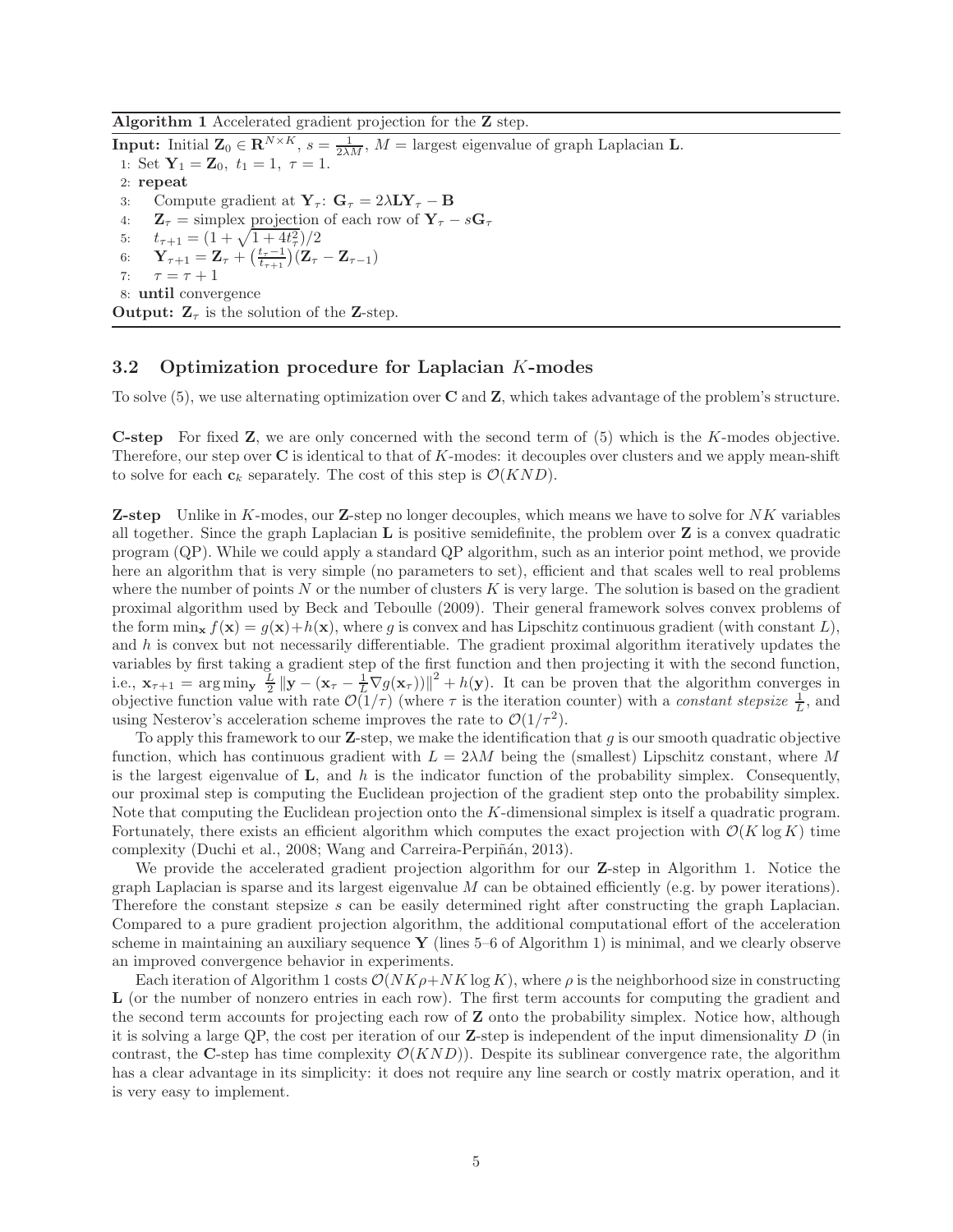#### 3.2.1 Convergence properties

In the C-step, each mean-shift update increases the density of the cluster kde (or leaves it unchanged) and its convergence rate to a mode is linear in general (Carreira-Perpiñán, 2007). In the Z-step, the accelerated gradient projection converges theoretically at  $\mathcal{O}(1/\tau^2)$  rate where  $\tau$  is the iteration counter, although this algorithm seems to perform much better than the theoretical guarantee in practice (Beck and Teboulle, 2009). We alternate the C and Z steps until a convergence criterion is satisfied (e.g. the change to the variables is below some threshold). Notice both steps use iterative procedures, so the number of iterations depends on the convergence accuracy. Let  $\epsilon_1$  and  $\epsilon_2$  be the optimization precision for the C-step and Z-step, respectively, then one alternation of our algorithm costs  $(D \log(1/\epsilon_1) + \rho/\sqrt{\epsilon_2})KN$ . We found empirically that moderate accuracy and few iterations suffice for good clustering results, and our algorithm scales well due to its low per-iteration cost. In an efficient implementation, both steps can be inexact (e.g. each could run for a fixed, small number of iterations). Since the Z-step algorithm is feasible, exiting it early produces valid assignments.

#### 3.2.2 Homotopy algorithm

As with K-means and K-modes, the Laplacian K-modes objective function has local optima, which are caused by the nonlinear, kde term. One strategy to find a good optimum consists of first finding a good optimum for K-means and then run a homotopy algorithm initialized there. We can construct a homotopy by varying continuously  $\lambda$  from 0 and  $\sigma$  from  $\infty$ , which corresponds to K-means, to their target values  $(\lambda^*, \sigma^*)$ . In practice, we follow this path approximately, by running some iterations of the fixed- $(\lambda,\sigma)$  Laplacian Kmodes algorithm for each value of  $(\lambda, \sigma)$ . As is well known with homotopy techniques, this tends to find better optima than starting directly at the target value  $(\lambda^*, \sigma^*)$ . A good optimum for K-means can be obtained by picking the best of several random restarts, or by using the  $K$ -means $++$  initialization strategy, which has approximation guarantees (Arthur and Vassilvitskii, 2007).

#### 3.2.3 Setting the hyperparameters

We believe that, in an unsupervised setting, the user should be able to explore different scenarios and so the algorithm should have a small number of intuitive hyperparameters to control this—rather than automatically guessing, say, the number of clusters, which often is not uniquely defined for a dataset. Laplacian K-modes has 3 intuitive hyperparameters, which allow a user to explore different scenarios: more or less clusters  $(K)$ , different scales ( $\sigma$ ), and degree of membership smoothness ( $\lambda$ ). Typical values are around  $\lambda = 1$ , which allows some amount of propagation among neighbors and thus nonconvex clusters, and  $\sigma$  obtained from a kde bandwidth formula (Wand and Jones, 1994), such as the average distance to the 7th nearest neighbor gives a reasonable density (Zelnik-Manor and Perona, 2005). (An even better option is to use an adaptive kde, where each point has a different bandwidth, obtained using "entropic affinities" (Hinton and Roweis, 2003; Vladymyrov and Carreira-Perpiñán, 2013). Here, the bandwidth of each data point is computed so as to produce an effective number of neighbors  $k$  set by the user.) These hyperparameters values usually produce good clustering results and provide a starting point for improvement. In the homotopy algorithm, the path of  $\sigma$  or  $\lambda$  values should be followed slowly so we end in a good minimum. In practice, one changes the parameter geometrically in as many steps as one can afford computationally.

In a supervised setting, the hyperparameters can be selected with a validation set using the out-of-sample mapping for Laplacian K-modes (section 3.3).

### 3.3 Out-of-sample problem

We now consider the out-of-sample problem, that is, given an unseen test point  $\mathbf{x} \in \mathbb{R}^D$ , we wish to find a meaningful assignment  $z(x)$  to the clusters found during training. A natural and efficient way to do this is to solve a problem of the same form as (5) with a dataset consisting of the original training set augmented with x, but keeping **Z** and **C** fixed to the values obtained during training (this avoids having to solve for all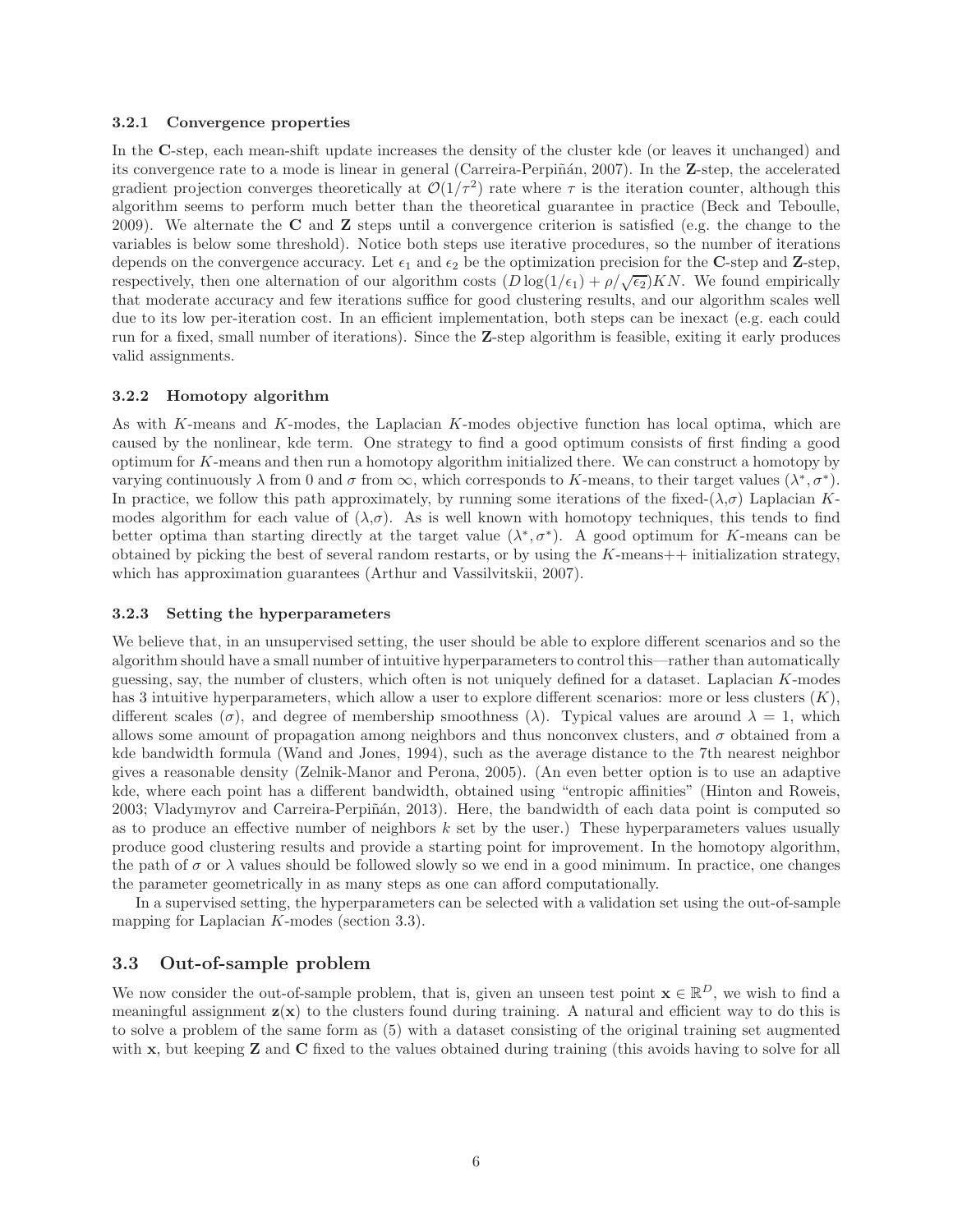|                    | $K$ -means        | $K$ -medoids | Mean-shift |                | $K$ -modes | Laplacian<br>$K$ -modes                                 |  |
|--------------------|-------------------|--------------|------------|----------------|------------|---------------------------------------------------------|--|
| Centroids          | likelv<br>invalid | "valid"      | "valid"    | N/A            | valid      | valid                                                   |  |
| Nonconvex clusters | no                | depends      | yes        | yes            | no         | yes                                                     |  |
| Density            | $\mathbf{no}$     | no           | yes        | $\mathbf{no}$  | yes        | yes                                                     |  |
| Assignment         | hard              | hard         | hard       | hard           | hard       | soft                                                    |  |
| Cost per iteration | KND               | $KN^2D$      | $N^2D$     | $N^2 \sim N^3$ | KND        | $(D\log(1/\epsilon_1))$<br>$+\rho/\sqrt{\epsilon_2}$ KN |  |

Table 1: Comparison of properties of different clustering algorithms.

points again). After dropping constant terms, this is equivalent to the following problem:

$$
\min_{\mathbf{z}} \quad \lambda \sum_{n=1}^{N} w_n \left\| \mathbf{z} - \mathbf{z}_n \right\|^2 - \sum_{k=1}^{K} z_k G \left( \left\| \frac{\mathbf{x} - \mathbf{c}_k}{\sigma} \right\|^2 \right)
$$
\n
$$
\text{s.t.} \quad z_k \ge 0, \ k = 1, \dots, K, \ \sum_{k=1}^{K} z_k = 1
$$

where  $w_n$  is the affinity between test point **x** and training point  $\mathbf{x}_n$ . The above problem can be further reduced to the following quadratic program:

$$
\min_{\mathbf{z}} \quad \frac{1}{2} \left\| \mathbf{z} - (\bar{\mathbf{z}} + \gamma \mathbf{q}) \right\|^2 \quad \text{s.t.} \quad \mathbf{z}^\top \mathbf{1}_K = 1, \ \mathbf{z} \ge \mathbf{0} \tag{7}
$$

.

where the expressions for  $\bar{z}$ ,  $\mathbf{q} = [q_1, \dots, q_K]^\top$  and  $\gamma$  are as follows:

$$
\bar{\mathbf{z}} = \sum_{n=1}^{N} \frac{w_n}{\sum_{n'=1}^{N} w_{n'}} \mathbf{z}_n, \ q_k = \frac{G(||(\mathbf{x} - \mathbf{c}_k)/\sigma||^2)}{\sum_{k'=1}^{K} G(||(\mathbf{x} - \mathbf{c}_{k'})/\sigma||^2)}, \ \gamma = \frac{\sum_{k=1}^{K} G(||(\mathbf{x} - \mathbf{c}_k)/\sigma||^2)}{2\lambda \sum_{n=1}^{N} w_n}
$$

Thus, the out-of-sample solution is the projection of the K-dimensional vector  $\bar{\mathbf{z}} + \gamma \mathbf{q}$  onto the probability simplex. The computational cost is  $\mathcal{O}(ND)$ , dominated by the cost of  $\bar{z}$ , since the simplex projection costs  $\mathcal{O}(K \log K)$ .

The solution has an intuitive interpretation, consisting of the linear combination of two terms, each a valid assignment vector (having positive elements that sum to 1). The Laplacian term,  $\bar{z}$ , is the weighted average of the neighboring training points' assignments, and results in nonconvex clusters. The kde term, q, assigns a point based on its distances (posterior probabilities) to the centroids, and results in convex clusters. These two distinct assignment rules are combined using a weight  $\gamma$  to give the final assignment. Essentially, **x** is assigned to cluster k with high probability if its nearby points are assigned to it  $(\bar{z}_k$  is large) or if it is close to  $c_k$  ( $q_k$  is large). Although defined variationally, the out-of-sample mapping is just as useful as a closed-form expression: computationally it does not require an iterative procedure, and the interpretation above also illuminates the meaning of the Laplacian in the training objective (1). In fact, iterating the out-of-sample mapping sequentially over the training points gives another (slower) way to solve the Z-step, i.e., alternating optimization over  $z_1, \ldots, z_N$ .

Finally, Table 1 compares Laplacian K-modes with other popular clustering algorithms (see section 3.2 for the complexity analysis).

# 4 Experiments

### 4.1 Illustrative experiments

#### 4.1.1 Spirals dataset

We first demonstrate the power of Laplacian smoothing. The 2D dataset in Fig. 2 consist of 5 spirals where each spiral contains 400 points (denoted by  $\circ$ ). The natural way of partitioning this dataset into  $K = 5$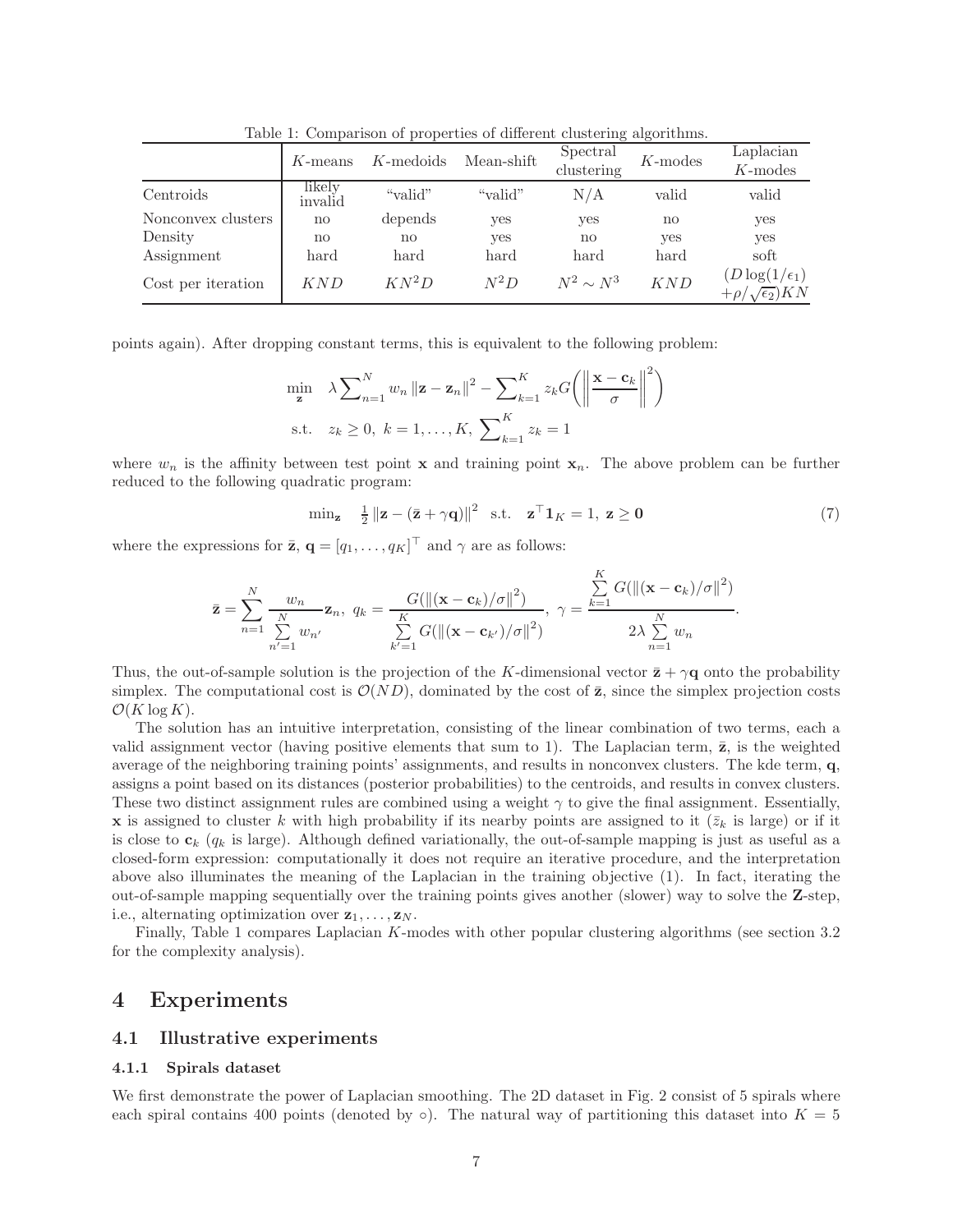

Figure 2: Synthetic dataset of 5-spirals. From left to right: K-modes clustering ( $\lambda = 0$ ,  $\sigma = 0.2$ , the circle at the top right corner has a radius of  $\sigma$ ); Laplacian K-modes clustering ( $\lambda = 100$ ,  $\sigma = 0.2$ ); Laplacian K-modes assignment probabilities; contours of the kde of the "red" cluster.

groups is to assign points of each spiral into a separate cluster. Due to the nonconvex shape of the spirals, the ideal result can not be possibly achieved by K-modes (plot 1, we color each point differently according to the cluster it is assigned to) or  $K$ -means (not shown, result similar to  $K$ -modes), even though the  $K$ -modes centroids (denoted by  $\blacktriangleright$ ) are lying on each spiral and are valid representatives of the dataset. We then build a 5-nearest-neighbor graph on this dataset using heat kernel weighting and run Laplacian K-modes using the K-means result as initialization. We achieve a perfect separation of the spirals and one valid centroid for each spiral in a few steps of our alternating optimization scheme, as shown in plot 2. We show the assignment probabilities **Z** in plot 3, where each data point  $\mathbf{x}_n$  is colored using a mixture of the 5 clusters' colors with its assignment probability  $z_n$  being the mixing coefficient. We show the contours of the kde defined on the "red" cluster in plot 4. In spite of the nonconvex, 1D manifold nature of the cluster, the kde is localized to the cluster and represents its shape and density well. This illustrates why using soft assignments gives more flexibility: the weights in the kde of each point vary, which allows for a more flexible kde. It is obvious that running mean-shift on this dataset with the same  $\sigma$  will result in a large number of modes and therefore clusters. In contrast, the number of modes is fixed in Laplacian K-modes and the algorithm will track one of the major modes in each cluster.

It is interesting to notice that because the kernel width  $\sigma$  we use is quite small, only a small proportion of data points are close enough to centroids to have nonzero affinity. This implies that the B matrix in (5) of the main paper is quite sparse. Nonetheless, we achieve good assignment probabilities using the graph Laplacian, which propagates the sparse "label" information in B throughout the graph. This also partly explains the success of Laplacian smoothing in spectral clustering (Shi and Malik, 2000) and semi-supervised learning algorithms (Zhu et al., 2003; Belkin et al., 2006).

### 4.1.2 Noisy two moons

We demonstrate Laplacian K-modes on the "two-moons" dataset in Fig. 3. The dataset has two nonconvex, interleaved clusters (each has 400 points) and we add many outliers (200 points) around them. The "moons" cannot be perfectly separated by either  $K$ -means (results shown in plot 1) or  $K$ -modes, since both define Voronoi tessellations. This problem is also difficult for hierarchical clustering because, as is well known, its major problem is that it creates connections between different clusters as the merging occurs. We build a 5-nearest-neighbor graph on this dataset using heat kernel weighting, and run Laplacian K-modes from the K-means initialization. We run the homotopy version and reduce  $\sigma$  from 5 to 0.1 in 10 steps while fixing  $\lambda = 1$ . The hard partition obtained, along with the two centroids and kde's for each cluster at  $\sigma = 0.1$  are given in plot 2. Even with the heavy noise and outliers, the "inliers" are still perfectly separated, the modes lie in high density areas and we obtain a good density estimate for each cluster. We show the assignment probabilities **Z** in plot 3, colored using the same scheme as in the spirals example, where each data point  $\mathbf{x}_n$ is colored using a mixture of the clusters' colors (red or blue) with its assignment probability  $z_n$  being the mixing coefficient. The assignment is certain near the centroids (purer color) and less crisp at boundaries and outliers (mixed color). Finally, the out-of-sample mapping in input space is shown in plot 4, where we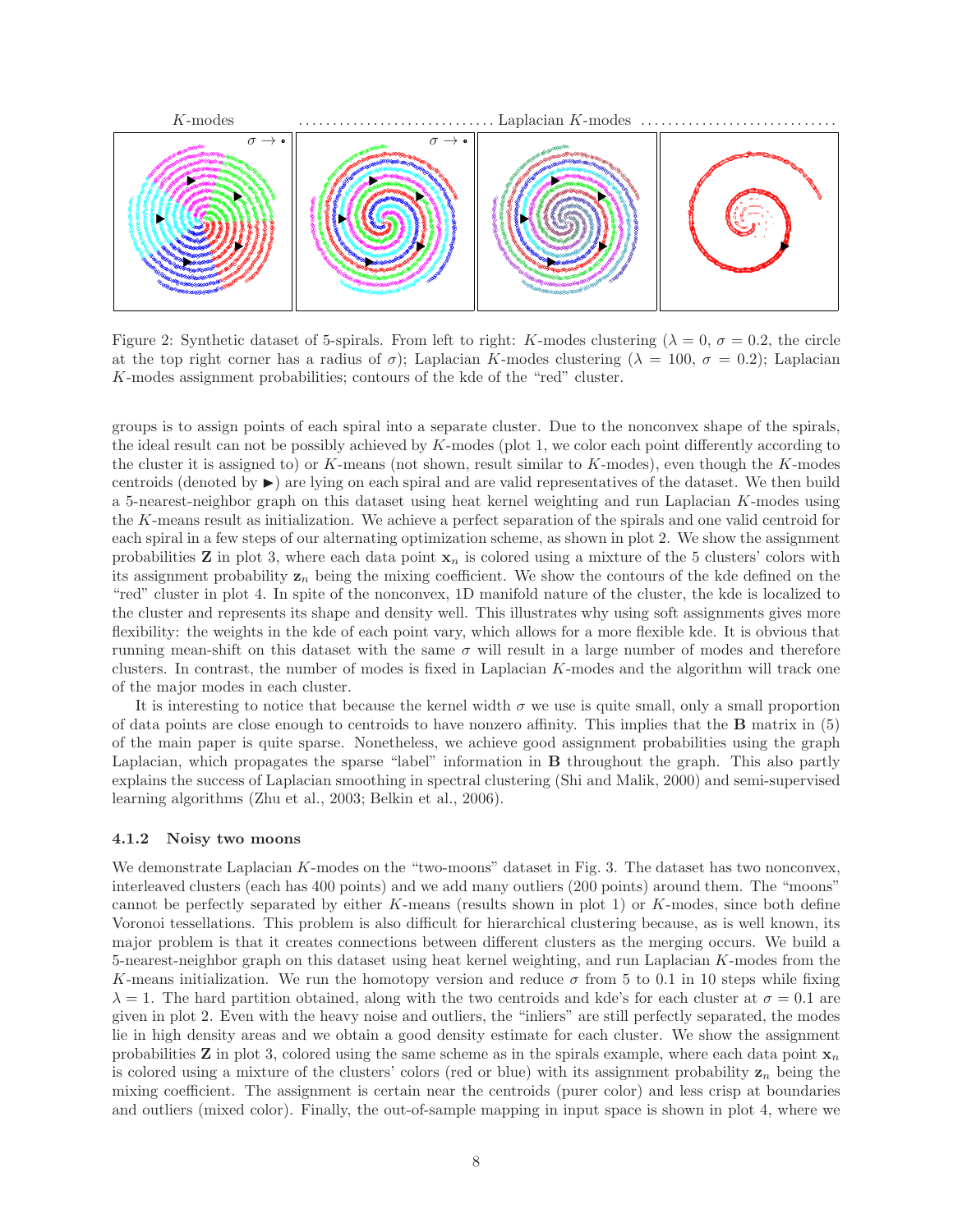

Figure 3: Synthetic dataset of 2-moons. We denote data points by  $+$  and centroids by  $\blacktriangleright$ . We run Laplacian K-modes in homotopy and show results at final parameter value ( $\lambda = 1$  and  $\sigma = 0.1$ ). From left to right: K-modes clustering  $(\lambda = 0, \sigma \to \infty)$ ; Laplacian K-modes clustering and contours of kde of each cluster; Laplacian K-modes assignment probabilities for training set (used as mixing coefficients for coloring each training point); out-of-sample mapping in input space, colored in the same way as assignment probabilities of plot 3 (training points are now plotted in yellow).



Figure 4: Occluder segmentation result: original image; classification errors over the range of  $\sigma$ ; segmentations of normalized cut and Laplacian K-modes at  $\sigma = 0.2$ .

compute out-of-sample assignments for a fine grid and color each grid point using the same scheme as in plot 3. We see clearly that the assignment rule is very different from the hard assignment of K-means. The mapping at each point combines the average assignment of nearby training points and the assignment from centroids, being able to model a complex shape.

## 4.2 Figure-ground segmentation

We consider the problem of segmenting an occluder from a textured background in a grayscale image. This problem has been shown to be difficult for spectral clustering (Chennubhotla and Jepson, 2003; Carreira-Perpiñán and Zemel, 2005), because of the intensity gradients between the occluder and the background (and within the background itself), which cause many graph edges to connect them, see the example in fig. 4. We formalize it as a clustering problem and partition the pixels into  $K = 5$  clusters. We use for each pixel its 2D location and intensity value as features, and build a graph where each pixel is connected to the eight nearby pixels, with edges weighted using a heat kernel of width  $\sigma$  ( $\sigma$ 's value equals that of the kde bandwidth for Laplacian K-modes). The goal is to have one of the clusters extract the occluder, which can then be separated from the background. To measure the performance, we choose the cluster that overlaps most with the occluder as positive prediction (the rest of the pixels are considered as background/negative prediction) and compute the classification error. Fig. 4 shows normalized cut (Yu and Shi, 2003) performs well for a narrow range of  $\sigma$ , while Laplacian K-modes (with fixed  $\lambda = 0.1$ ) has a much more stable performance when using the same graph: the range of good  $\sigma$  values that produce a perfect segmentation is much wider. This shows the difference between our algorithm and spectral clustering: even though both algorithms impose smoothness on assignments, the graph Laplacian is only a regularization term in our model, and the kde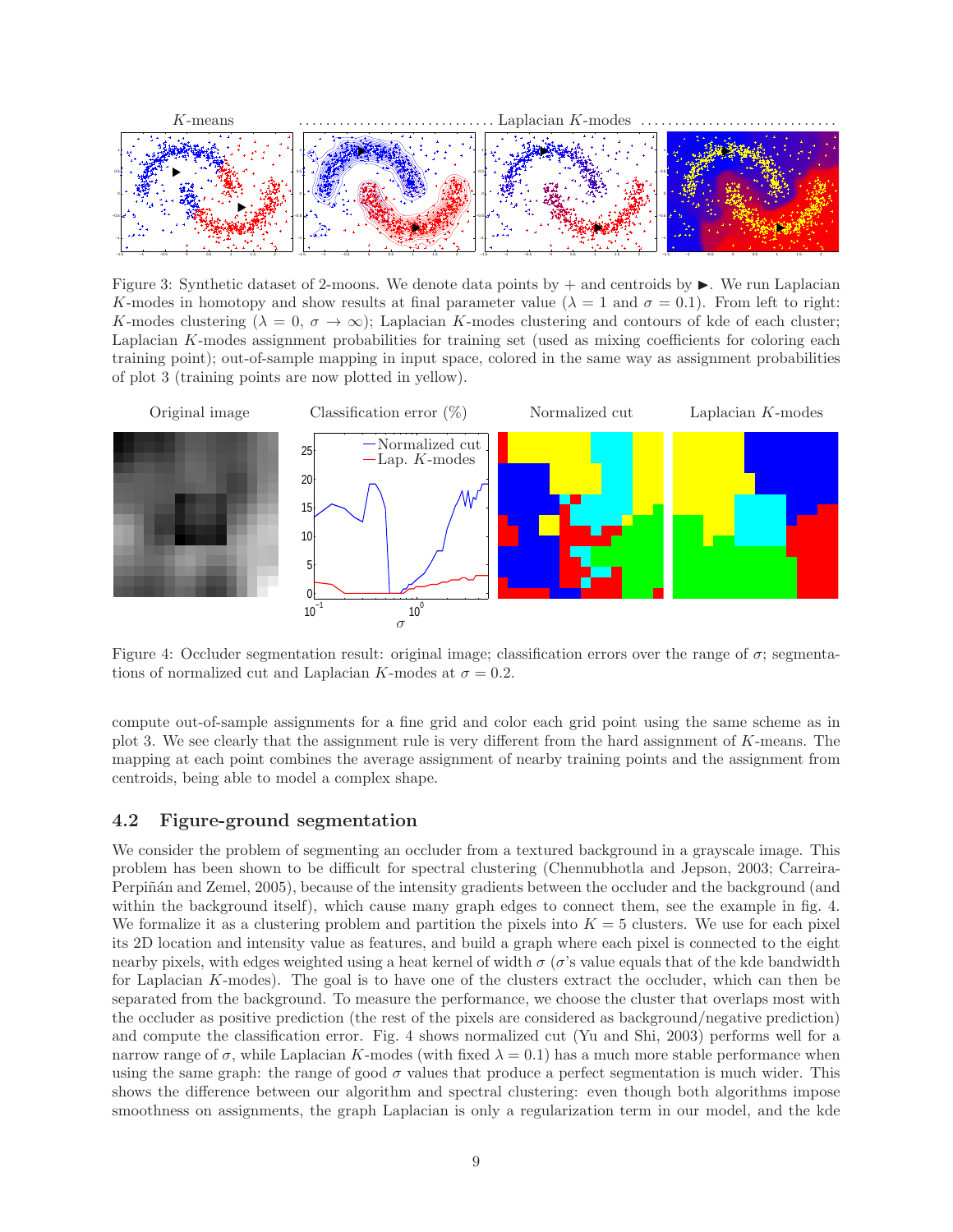term makes our algorithm more robust to the graph construction. As a more powerful algorithm, Laplacian K-modes has inherited the robustness properties from the original K-modes algorithm (Carreira-Perpiñán) and Wang, 2013).

### 4.3 Clustering analysis

We report clustering statistics in datasets with known pattern class labels (which the algorithms did not use): (1) MNIST (LeCun et al., 1998), which contains  $28 \times 28$  grayscale handwritten digit images (we randomly sample 200 of each digit); (2) COIL–20 (Nene et al., 1996), which contains  $32 \times 32$  grayscale images of 20 objects viewed from varying angles; (3) the NIST Topic Detection and Tracking (TDT2) corpus, which contains on-topic documents of different semantic categories (documents appearing in more than one category are removed and only the largest 30 categories are kept). Statistics of the datasets are collected in table 2. Datasets (2) and (3) are the same as used by Cai et al. (2011), and we also use the same features: pixel values for  $(1)$  and  $(2)$ , and TFIDF for  $(3)$ .

We compare the following algorithms: K-means, initialized randomly; K-modes, a special case of Laplacian K-modes with  $\lambda = 0$ ; Gaussian mean-shift (GMS), we search for  $\sigma$  that produces exactly K modes; Normalized cut (NCut), one typical spectral clustering algorithm, we use the implementation of Yu and Shi (2003); Graph regularized NMF (GNMF) proposed by Cai et al. (2011); Data-Cluster-Data random walk (DCD) proposed by Yang and Oja (2012); and Laplacian K-modes, initialized from K-means. K is set to the number of classes in the ground truth. All the datasets are normalized to have unit norm per sample.

Several algorithms use the graph Laplacian: for NCut, GNMF, and Laplacian K-modes, we build a 5 nearest-neighbor graph and use a binary weighting scheme to compute the graph Laplacian (as in Cai et al., 2011); for DCD, we find that it achieves better performance using a graph built with a larger neighborhood size, so we let DCD select its optimal size in  $\{5, 10, 20, 30\}$ . We run each algorithm with 20 random restarts, letting them use optimal values for their respective hyperparameters (if they have any) based on a grid search, and report the best performance from different random restarts. Notice we do not use the out-of-sample mapping here because its does not exist for all algorithms we compare with. Clustering accuracy (ACC) and normalized mutual information (NMI), two widely used criteria (Cai et al., 2011; Arora et al., 2011), are used for evaluation. The results are given in table 3 (N/A means our GMS code ran out of memory).

It is clear that algorithms using Laplacian smoothing are in general superior than algorithms not using it, which demonstrates the importance of the graph Laplacian in separating nonconvex and manifold clusters. GMS performs poorly for the reasons described earlier. On all datasets, Laplacian K-modes achieves the best or close to best performance under both criteria. We find there exists a wide range of hyperparameters with which our algorithm gives very competitive performance. We are able to further improve our performance on COIL–20 using the homotopy technique described earlier: we fix  $\lambda$  at 0.01, and decrease  $\sigma$  from 0.45 to 0.1 gradually in 7 steps, initializing the algorithm for the current  $\sigma$  value from the solution for the previous  $\sigma$  value. This improved result is shown in parenthesis in table 3.

| $\mu$ and $\mu$ and $\mu$ and $\mu$ and $\mu$ and $\mu$ |      |       |    |  |  |
|---------------------------------------------------------|------|-------|----|--|--|
| dataset                                                 |      |       |    |  |  |
| MNIST                                                   | 2000 | 784   | 10 |  |  |
| $\text{COII} - 20$                                      | 1440 | 1024  | 20 |  |  |
| TDT <sub>2</sub>                                        | 9394 | 36771 | 30 |  |  |

Table 2: Statistics (size, dimensionality,  $\#$  of classes) of three real world datasets.

| Table 3: Clustering accuracy and normalized mutual information $(\%)$ on 3 datasets. |  |  |  |
|--------------------------------------------------------------------------------------|--|--|--|
|--------------------------------------------------------------------------------------|--|--|--|

|            | dataset                  | $K$ -means | $K$ -modes | <b>GMS</b> | <b>NCut</b> | GNMF | <b>DCD</b> | Laplacian $K$ -modes |
|------------|--------------------------|------------|------------|------------|-------------|------|------------|----------------------|
|            | <b>MNIST</b>             | 58.2       | 59.2       | 15.9       | 65.5        | 66.2 | 69.4       | 70.5                 |
| ACC        | $COLL-20$                | 66.5       | 67.2       | 27.2       | 79.0        | 75.3 | 71.5       | 81.0(81.5)           |
|            | TDT <sub>2</sub>         | 68.9       | 70.0       | N/A        | 88.4        | 88.6 | 55.1       | 91.4                 |
|            | <b>MNIST</b>             | 53.3       | 53.6       | 6.51       | 66.9        | 64.9 | 65.6       | 68.8                 |
| <b>NMI</b> | $\text{COLL}\text{--}20$ | 75.3       | 75.9       | 38.9       | 88.0        | 87.5 | 77.6       | 87.3 (88.0)          |
|            | TDT2                     | 75.3       | 75.8       | N/A        | 83.7        | 83.7 | 68.6       | 88.8                 |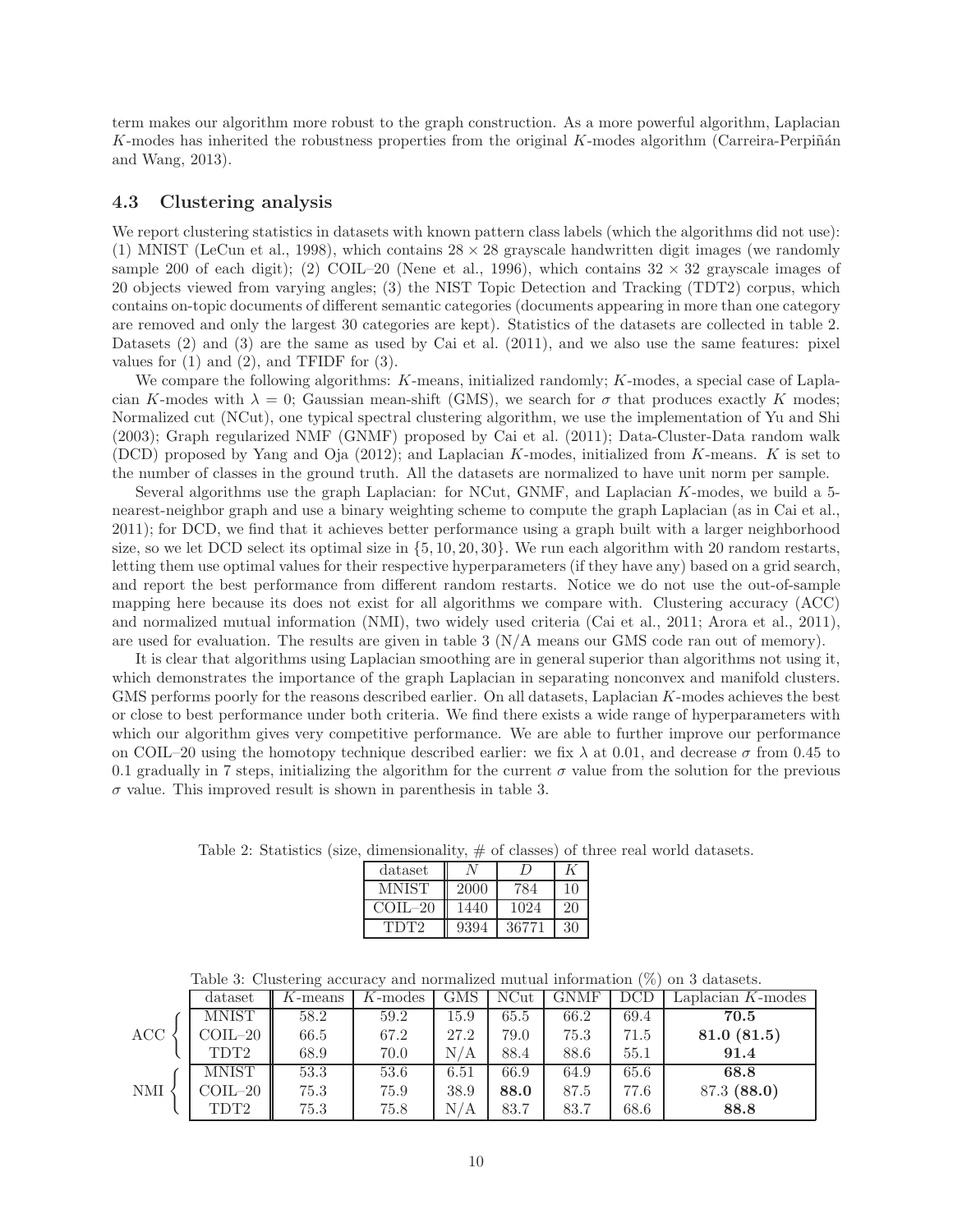

Figure 5: Centroids found by different algorithms on MNIST. *First row*: K-means ( $\lambda = 0$ ,  $\sigma \to \infty$ , ACC: 55.2%, NMI: 50.2%). *Second row*: K-modes (λ = 0, σ = 0.35, ACC: 56.0%, NMI: 50.6%). *Third row*: Laplacian K-modes ( $\lambda = 0.07$ ,  $\sigma = 0.35$ , ACC: 70.5%, NMI: 68.8%). *Fourth row*: mean-shift ( $\sigma = 0.2485$ ).



Figure 6: Centroids found by different algorithms on COIL–20. *First row:* K-means ( $\lambda = 0$ ,  $\sigma \to \infty$ , ACC: 64.8%, NMI: 73.5%). *Second row*: K-modes (λ = 0, σ = 0.3, ACC: 65.5%, NMI: 73.0%). *Third row*: Laplacian K-modes ( $\lambda = 0.01$ ,  $\sigma = 0.1$ , ACC: 73.2%, NMI: 83.8%). *Fourth row*: Laplacian K-modes with homotopy ( $\lambda = 0.01$ , ACC: 81.5%, NMI: 88.0%) in  $\sigma$ . *Fourth row*: mean-shift ( $\sigma = 0.1591$ ).

Another key advantage of Laplacian K-modes is that the centroids are interpretable patterns of the dataset. We show the centroids (each as an image) found by centroid-based algorithms (using optimal hyperparameters) on MNIST in Fig. 5 and COIL–20 in Fig. 6, all using the K-means initialization. For such high-dimensional problems with small K, GMS tends to have a majority of centroids associated with very few points that are outliers with unusual patterns, and we do not show them here. Not surprisingly, some K-means centroids are blurry images consisting of an average of digits/objects of different identity and style. This implies some centroids lie between different branches of data manifolds, thus in low-density areas and not prototypical. The K-modes centroids have cleaner shapes, but the identities of the different centroids somewhat overlap, so that some classes are represented by multiple centroids, at the expense of other classes, which may be represented by no centroids. This is because K-modes only takes into account the kde's, and classes with higher sample density will receive more centroids. However, this will result in a class being abruptly partitioned, and the smoothness term in Laplacian K-modes prevents this, so its centroids not only have prototypical shapes, but also cover more digit/object identities. On COIL-20, starting from the K-means solution, and by slowly varying the hyperparameter  $\sigma$ , the centroids gradually move to high-density areas under the homotopy algorithm, being more prototypical, while the assignments separate different objects better.

Applying our algorithm at an intermediate  $\sigma$  achieves just the right amount of smoothing. This is clearly seen from the centroids obtained on MNIST. It allows the centroids to look like valid digit images, but at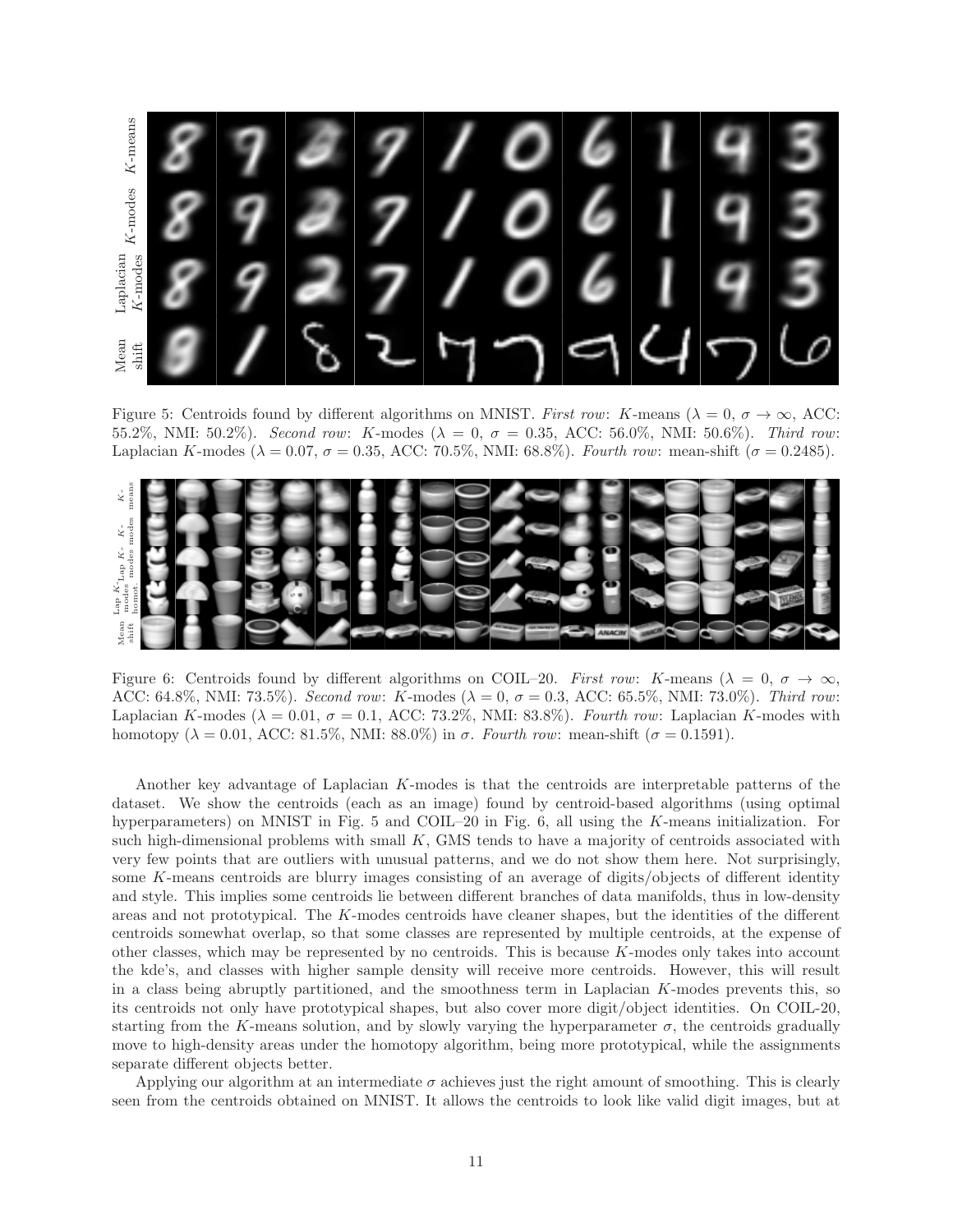the same time to average out noise, unusual strokes or other idiosyncrasies of the dataset images (while not averaging digits of different identities or different styles, as K-means does). This yields centroids that are more representative even than individual images of the dataset.

# 5 Conclusion

Our Laplacian K-modes algorithm enjoys some of the best properties of a range of clustering algorithms. It is nonparametric and allows the user to work with a kernel density estimate that produces exactly K clusters (as in K-means and K-modes), even in high dimension (unlike in mean-shift), and which can be nonconvex (as in mean-shift and spectral clustering). It also finds centroids that are valid patterns and lie in high-density areas, are representative of their cluster and neighborhood, yet they average out noise or idiosyncrasies that exist in individual data points. Computationally, our current alternating optimization scheme is simple, efficient and scales well. Experiments demonstrate the superior performance of Laplacian K-modes compared to well-known algorithms.

# References

- R. Arora, M. Gupta, A. Kapila, and M. Fazel. Clustering by left-stochastic matrix factorization. In L. Getoor and T. Scheffer, editors, *Proc. of the 28th Int. Conf. Machine Learning (ICML 2011)*, pages 761–768, Bellevue, WA, June 28 – July 2 2011.
- D. Arthur and S. Vassilvitskii. k-means++: The advantages of careful seeding. In *Proc. of the 18th ACM-SIAM Symposium on Discrete Algorithms (SODA 2007)*, pages 1027–1035, New Orleans, LA, Jan. 7–9 2007.
- A. Beck and M. Teboulle. A fast iterative shrinkage-thresholding algorithm for linear inverse problems. *SIAM J. Imaging Sciences*, 2(1):183–202, 2009.
- M. Belkin, P. Niyogi, and V. Sindhwani. Manifold regularization: A geometric framework for learning from labeled and unlabeled examples. *J. Machine Learning Research*, 7:2399–2434, Nov. 2006.
- C. M. Bishop. *Pattern Recognition and Machine Learning*. Springer Series in Information Science and Statistics. Springer-Verlag, Berlin, 2006.
- D. Cai, X. He, J. Han, and T. S. Huang. Graph regularized nonnegative matrix factorization for data representation. *IEEE Trans. Pattern Analysis and Machine Intelligence*, 33(8):1548–1560, Aug. 2011.
- M. A. Carreira-Perpiñán. Mode-finding for mixtures of Gaussian distributions. *IEEE Trans. Pattern Analysis and Machine Intelligence*, 22(11):1318–1323, Nov. 2000.
- M. Á. Carreira-Perpiñán. Acceleration strategies for Gaussian mean-shift image segmentation. In C. Schmid, S. Soatto, and C. Tomasi, editors, *Proc. of the 2006 IEEE Computer Society Conf. Computer Vision and Pattern Recognition (CVPR'06)*, pages 1160–1167, New York, NY, June 17–22 2006.
- M. A. Carreira-Perpiñán. Gaussian mean shift is an EM algorithm. *IEEE Trans. Pattern Analysis and Machine Intelligence*, 29(5):767–776, May 2007.
- M. Á. Carreira-Perpiñán and W. Wang. The K-modes algorithm for clustering. Unpublished manuscript, arXiv:1304.6478, Apr. 23 2013.
- M. A. Carreira-Perpiñán and R. S. Zemel. Proximity graphs for clustering and manifold learning. In L. K. Saul, Y. Weiss, and L. Bottou, editors, *Advances in Neural Information Processing Systems (NIPS)*, volume 17, pages 225–232. MIT Press, Cambridge, MA, 2005.
- Y. Cheng. Mean shift, mode seeking, and clustering. *IEEE Trans. Pattern Analysis and Machine Intelligence*, 17(8):790–799, Aug. 1995.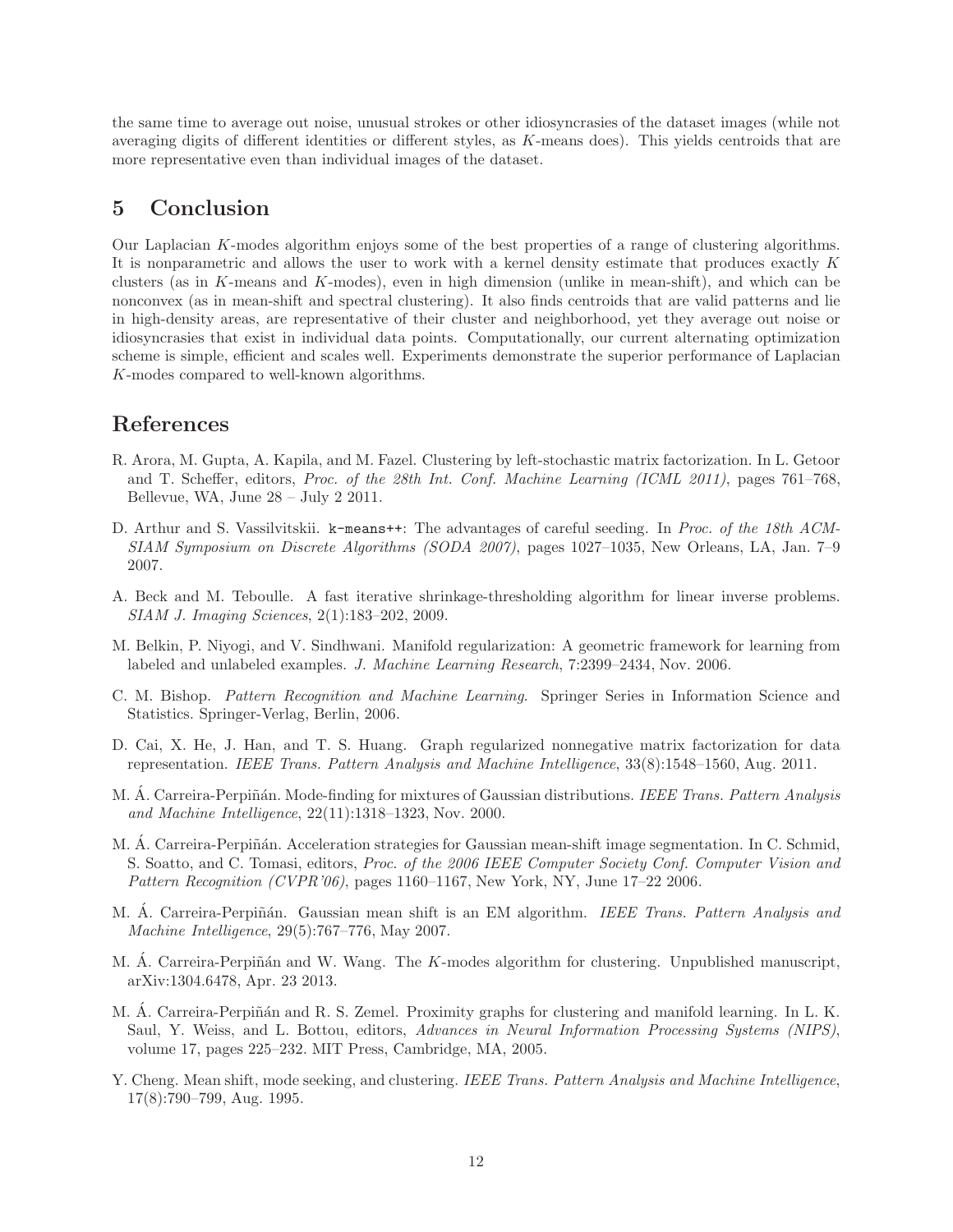- C. Chennubhotla and A. Jepson. EigenCuts: Half-lives of EigenFlows for spectral clustering. In S. Becker, S. Thrun, and K. Obermayer, editors, *Advances in Neural Information Processing Systems (NIPS)*, volume 15, pages 705–712. MIT Press, Cambridge, MA, 2003.
- D. Comaniciu and P. Meer. Mean shift: A robust approach toward feature space analysis. *IEEE Trans. Pattern Analysis and Machine Intelligence*, 24(5):603–619, May 2002.
- J. Duchi, S. Shalev-Shwartz, Y. Singer, and T. Chandra. Efficient projections onto the  $\ell_1$ -ball for learning in high dimensions. In A. McCallum and S. Roweis, editors, *Proc. of the 25th Int. Conf. Machine Learning (ICML'08)*, pages 272–279, Helsinki, Finland, July 5–9 2008.
- K. Fukunaga and L. D. Hostetler. The estimation of the gradient of a density function, with application in pattern recognition. *IEEE Trans. Information Theory*, IT–21(1):32–40, Jan. 1975.
- T. J. Hastie, R. J. Tibshirani, and J. H. Friedman. *The Elements of Statistical Learning—Data Mining, Inference and Prediction*. Springer Series in Statistics. Springer-Verlag, second edition, 2009.
- G. Hinton and S. T. Roweis. Stochastic neighbor embedding. In S. Becker, S. Thrun, and K. Obermayer, editors, *Advances in Neural Information Processing Systems (NIPS)*, volume 15, pages 857–864. MIT Press, Cambridge, MA, 2003.
- L. Kaufman and P. J. Rousseeuw. *Finding Groups in Data: An Introduction to Cluster Analysis*. Wiley Series in Probability and Mathematical Statistics. John Wiley & Sons, 1990.
- Y. LeCun, L. Bottou, Y. Bengio, and P. Haffner. Gradient-based learning applied to document recognition. *Proc. IEEE*, 86(11):2278–2324, Nov. 1998.
- D. D. Lee and H. S. Seung. Learning the parts of objects by non-negative matrix factorization. *Nature*, 401 (6755):788–791, Oct. 21 1999.
- W. Liu, J. He, and S.-F. Chang. Large graph construction for scalable semi-supervised learning. In J. Fürnkranz and T. Joachims, editors, *Proc. of the 27th Int. Conf. Machine Learning (ICML 2010)*, Haifa, Israel, June 21–25 2010.
- S. A. Nene, S. K. Nayar, and H. Murase. Columbia object image library (COIL-20). Technical Report CUCS–005–96, Dept. of Computer Science, Columbia University, Feb. 1996.
- J. Shi and J. Malik. Normalized cuts and image segmentation. *IEEE Trans. Pattern Analysis and Machine Intelligence*, 22(8):888–905, Aug. 2000.
- M. Vladymyrov and M. A. Carreira-Perpiñán. Entropic affinities: Properties and efficient numerical computation. In S. Dasgupta and D. McAllester, editors, *Proc. of the 30th Int. Conf. Machine Learning (ICML 2013)*, pages 477–485, Atlanta, GA, June 16–21 2013.
- U. von Luxburg. A tutorial on spectral clustering. *Statistics and Computing*, 17(4):395–416, Dec. 2007.
- M. P. Wand and M. C. Jones. *Kernel Smoothing*. Number 60 in Monographs on Statistics and Applied Probability. Chapman & Hall, London, New York, 1994.
- W. Wang and M. Á. Carreira-Perpiñán. Projection onto the probability simplex: An efficient algorithm with a simple proof, and an application. Unpublished manuscript, arXiv:1309.1541, Sept. 3 2013.
- Z. Yang and E. Oja. Clustering by low-rank doubly stochastic matrix decomposition. In J. Langford and J. Pineau, editors, *Proc. of the 29th Int. Conf. Machine Learning (ICML 2012)*, pages 831–838, Edinburgh, Scotland, June 26 – July 1 2012.
- S. X. Yu and J. Shi. Multiclass spectral clustering. In *Proc. 9th Int. Conf. Computer Vision (ICCV'03)*, pages 313–319, Nice, France, Oct. 14–17 2003.
- X. Yuan, B.-G. Hu, and R. He. Agglomerative mean-shift clustering. *IEEE Trans. Knowledge and Data Engineering*, 24(2):209–219, Feb. 2010.